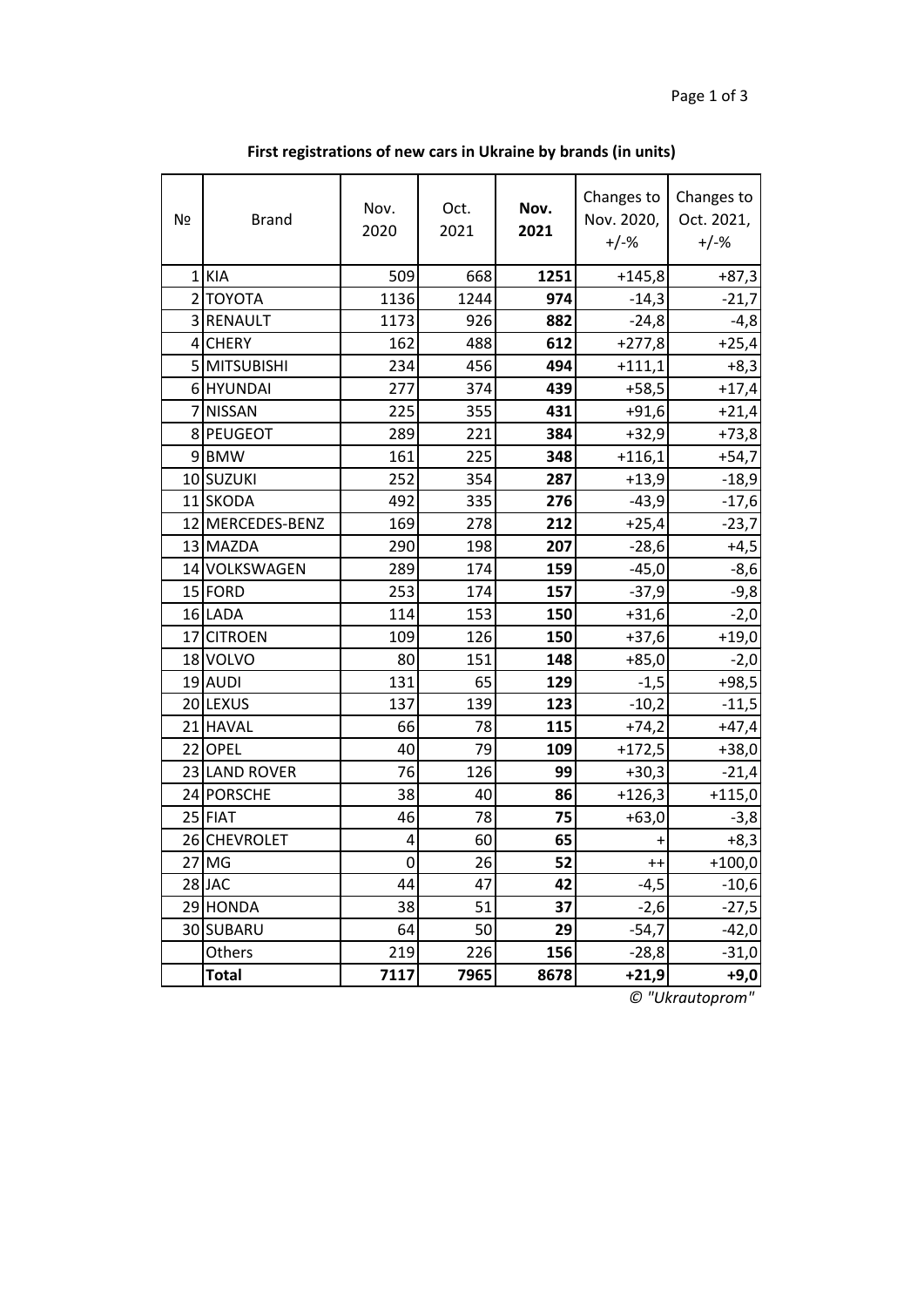| Nº | <b>Brand</b>    | Nov.<br>2020 | Oct.<br>2021 | Nov.<br>2021 | Changes to<br>Nov. 2020,<br>$+/-%$ | Changes to<br>Oct. 2021,<br>$+/-%$ |
|----|-----------------|--------------|--------------|--------------|------------------------------------|------------------------------------|
|    | 1 CITROEN       | 97           | 410          | 272          | $+180,4$                           | $-33,7$                            |
|    | 2RENAULT        | 216          | 155          | 234          | $+8,3$                             | $+51,0$                            |
|    | 3 FIAT          | 124          | 139          | 166          | $+33,9$                            | $+19,4$                            |
|    | 4 PEUGEOT       | 125          | 51           | 133          | $+6,4$                             | $+160,8$                           |
|    | 5 MAZ           | 57           | 63           | 88           | $+54,4$                            | $+39,7$                            |
|    | 6 MERCEDES-BENZ | 64           | 61           | 74           | $+15,6$                            | $+21,3$                            |
|    | 7 VOLKSWAGEN    | 41           | 95           | 64           | $+56,1$                            | $-32,6$                            |
|    | 8FORD           | 58           | 46           | 51           | $-12,1$                            | $+10,9$                            |
|    | 9IVECO          | 25           | 45           | 44           | $+76,0$                            | $-2,2$                             |
|    | 10OPEL          | 12           | 40           | 44           | $+266,7$                           | $+10,0$                            |
|    | 11 MAN          | 30           | 45           | 39           | $+30,0$                            | $-13,3$                            |
|    | $12$ GAZ        | 21           | 9            | 36           | $+71,4$                            | $+300,0$                           |
|    | 13 TOYOTA       | 0            | 34           | 35           | $++$                               | $+2,9$                             |
|    | 14 HYUNDAI      | 8            | 27           | 26           | $+225,0$                           | $-3,7$                             |
|    | 15 VOLVO        | 15           | 47           | 24           | $+60,0$                            | $-48,9$                            |
|    | 16 SCANIA       | 37           | 39           | 21           | $-43,2$                            | $-46,2$                            |
|    | 17 HDC          | 8            | 5            | 20           | $+150,0$                           | $+300,0$                           |
|    | 18 HOWO         | 4            | 13           | 17           | $+325,0$                           | $+30,8$                            |
|    | 19 KAMAZ        | 1            | 9            | 14           | +                                  | $+55,6$                            |
|    | Others          | 37           | 59           | 77           | $+108,1$                           | $+30,5$                            |
|    | <b>Total</b>    | 980          | 1392         | 1479         | $+50,9$                            | $+6,3$                             |

**First registrations of new CV in Ukraine by brands (in units)**

*© "Ukrautoprom"*